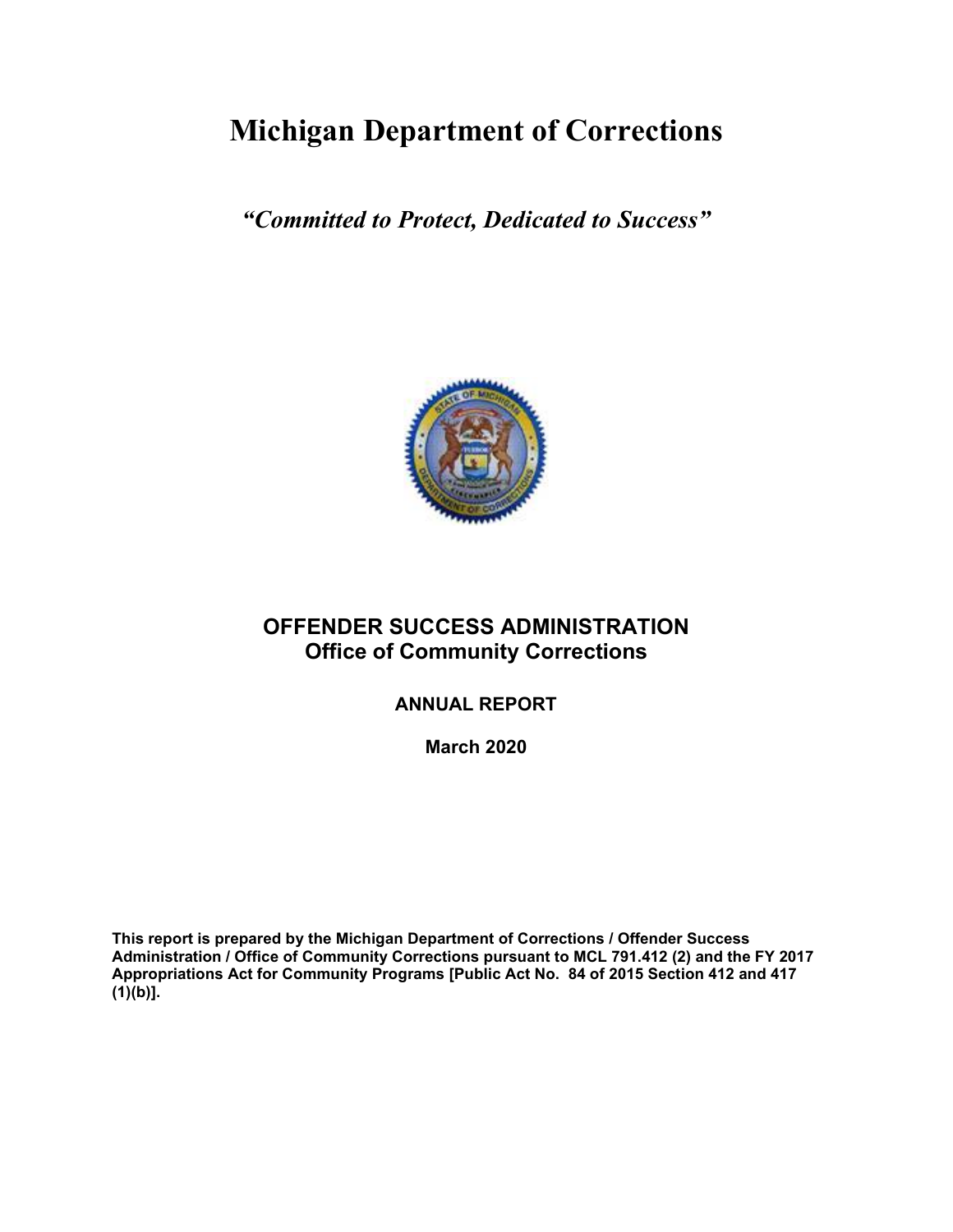# **INTRODUCTION**

Michigan Public Act 511, *also known as the Community Corrections Act,* was established in 1988 to improve the State's prison commitment rates through the development and utilization of evidence-based, community corrections programming that targets Group 2 straddle cell offenders, probation violators, and parole violators. Counties and regions establishing a Community Corrections Advisory Board (CCAB) appointed member stakeholders as required by PA-511 to identify and target local criminogenic needs that impact prison commitments and recidivism. CCABs are obligated to abide by PA-511 and Michigan Office of Community Corrections requirements when receiving MOCC funding, including but not limited to data tracking and analysis, as well as minimum program eligibility and utilization requirements.

At the onset of PA-511, the State's Prison Commitment Rate (PCR) was 34.7% (FY 1989, as reported by the Michigan Department of Corrections' Statistical Report. The current FY 19 State's Prison Commitment Rate is 19.7%. In addition, the current target Group 2 straddle cell offender rate is 23% compared to 26.4% in FY 18 and 27.1% in FY 17.

Passed in March 2017, additional revisions to PA-511 were approved to include specific recidivism measurements as they apply to probation and parole violators and OCC programming. The State's FY 19 recidivism rate for probation violator technical (PVT) is 10.1%, probation violator with a new sentence (PVNS) is 13.4% and parole violator new sentence (PAVNS) is 12.2%. In comparison, the State's FY 18 PVT rate is 11.2%, PVNS 13.8% and PAVNS 13%.

Public Act 64 of 2019 requires that the Michigan Office of Community Corrections submit an annual report providing details of the approved technical assistance grants and comprehensive corrections plans including each program and level of funding, the utilization level of each program, and profile information of enrolled offenders. If federal funds are made available, the number of participants funded, the number served, the number successfully completing the program, and a summary of the program activity. Status of the community corrections information system and the jail population information system. Data on residential services, including participant data, participant sentencing guideline scores, program expenditures, average length of stay, and bed utilization data. Offender disposition data by sentencing guideline range, by disposition type, by prior record variable score, by number and percent statewide and by county, current year, and comparisons to the previous 3 years. Including data on the use of funding made available under the felony drunk driver jail reduction and community treatment program. The report shall include the total funding allocated, program expenditures, required program data, and year-to-date totals and the effectiveness of the programs and plans funded under this Act, including an explanation of how the rate of prisoner commitments to the State prison system has been affected.

This report will also include any new initiatives to control prison population growth.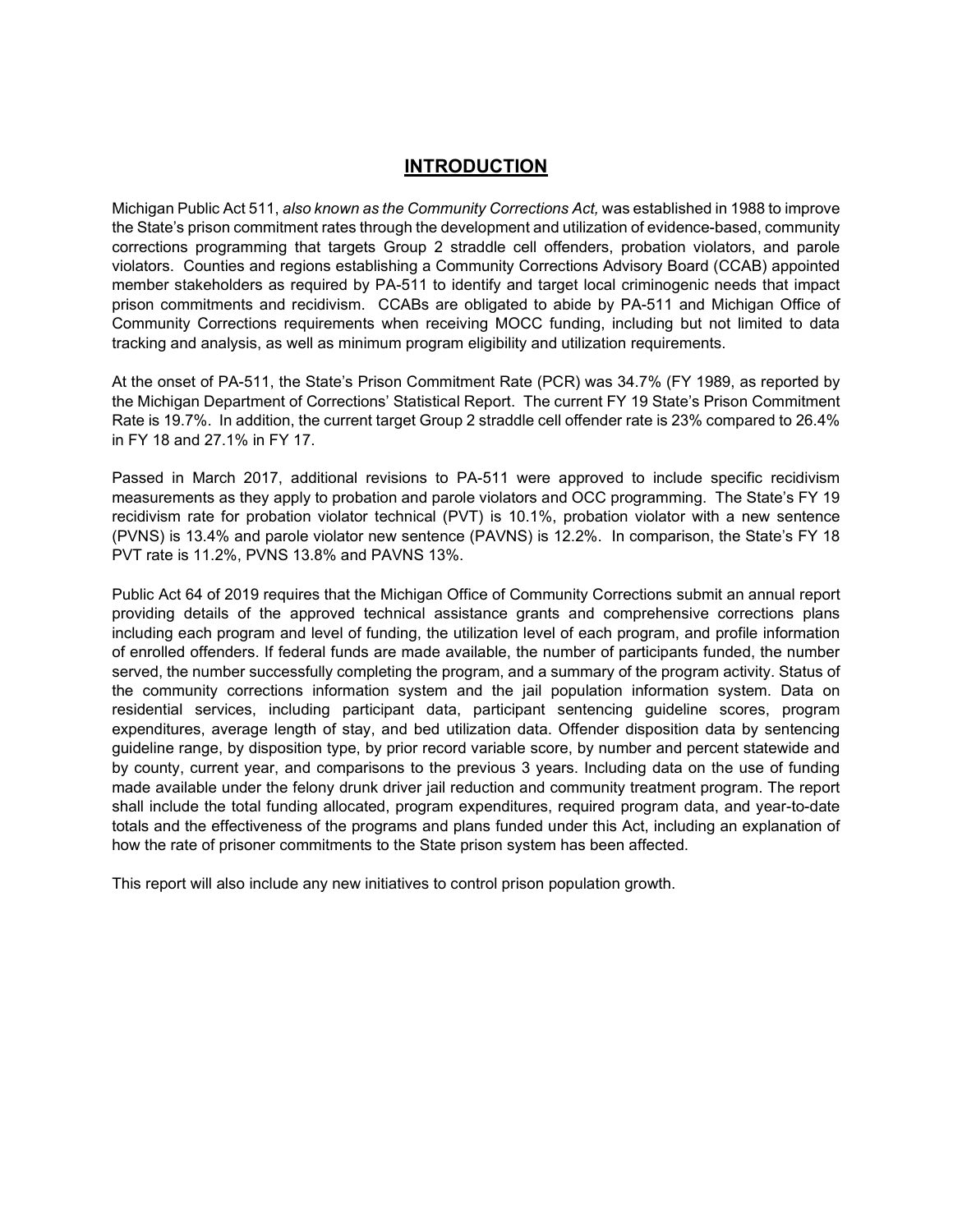# **FY 19 & 20 Community Corrections Comprehensive Plans (CPS) & Drunk Driver Jail Reduction (DDJR) Program Utilization**

The State Community Corrections Board recommended approval for thirty-five (35) proposals which cover forty-four (44) counties for Community Corrections Funds for FY 2019. Calhoun County applied, and their application was accepted however Calhoun County declined acceptance reducing the county coverage to forty-three (43) counties. \$12,058,000 was appropriated for Comprehensive Plans and Services. The funds were awarded to local units of government to support a wide range of services such as case management, cognitive behavioral programming, day reporting, education, electronic monitoring, employment services, mental health treatment, pretrial assessment and supervision services, substance abuse treatment and a programming section titled "other" which includes Wayne and Macomb Residential Alternative to Prison programs. The Comprehensive plans and services provided vary from county to county depending on local needs to make an impact on the priorities adopted by the State Community Corrections Board to impact the prison commitment rate and recidivism.

The below offender profile in collaboration with a moderate to high risk/need profile, make up the focus of the target population and impact the State Community Corrections Board priorities:

#### **PRISON ADMISSIONS - FELONY TARGET POPULATIONS**

- Reduce or minimize prison admissions for: (a) offenders with sentencing guidelines within the straddle cells, especially those with a PRV > 35 excluding G&H, (b) probation violators; and (c) parole violators.
- Offenders within the presumptive prison group should not be targeted as a group; jurisdictions should examine sentencing options on a case-by-case basis to determine if local programs are appropriate alternatives to a prison commitment.
- Probation violators are a priority population as: 1) technical violations are not addressed in the statutory guidelines and 2) violators account for a significant proportion of prison commitments.
- The state and local jurisdictions should utilize comprehensive case planning to determine the most effective services available locally. Case planning should begin as early as possible in the process and consider initial disposition, local probation violation response guidelines and available community-based resources. The impact upon public safety, jail crowding, prison commitments and recidivism reduction should be determinant factors.

#### **RECIDIVISM**

Recidivism will be defined as "Probation Violations, either technical or new sentence, resulting in prison." This will be measured and identified by the following:

- Probation Violator New Sentence
- Probation Violator Technical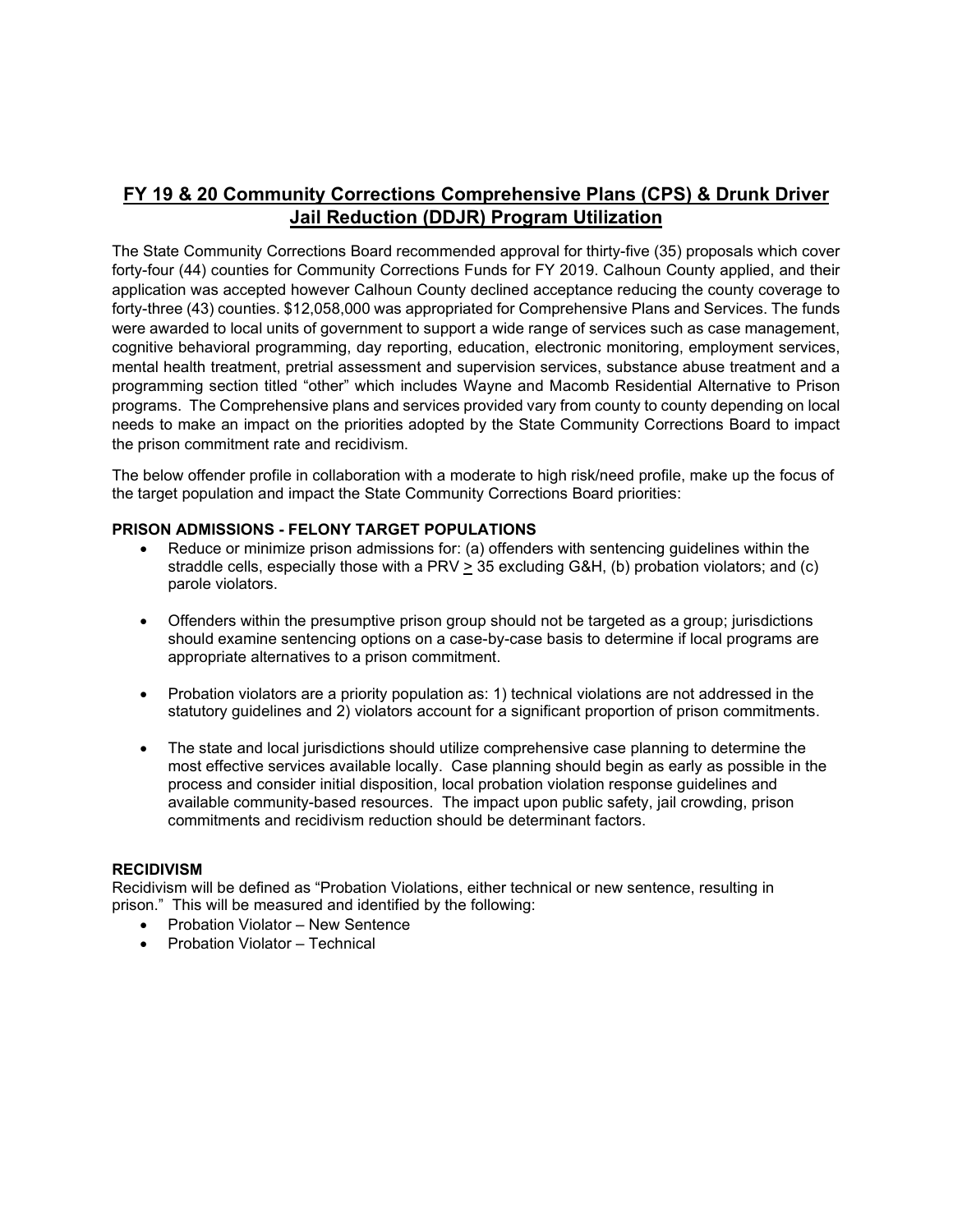The below table provides a summary of the FY 19 program level of funding and expense utilization for Comprehensive Plans and Services (CPS) for the approved appropriation amount of \$12,058,000.

| <b>COMPREHENSIVE PLANS AND SERVICE FUNDS</b> |               |                 |                |
|----------------------------------------------|---------------|-----------------|----------------|
| <b>SUMMARY OF PROGRAM BUDGETS</b>            |               |                 |                |
| <b>FY 19</b>                                 |               |                 |                |
| Program                                      | <b>Budget</b> | <b>Expenses</b> | <b>Balance</b> |
| Group Based Programs: 29%                    | 3,421,834     | 3,344,430       | 77,404         |
| Supervision Programs: 7%                     | 2,163,775     | 2,075,071       | 88,703         |
| <b>Assessment Services: 9%</b>               | 1,142,757     | 1,114,436       | 28,321         |
| Gatekeeper: 5%                               | 681,696       | 648,060         | 33,636         |
| Case Management: 9%                          | 1,165,928     | 989,331         | 76,597         |
| Substance Abuse Testing: 3%                  | 364,690       | 336,595         | 28,095         |
| Other: 5%                                    | 656,259       | 541,317         | 114,942        |
| Administration: 21%                          | 2,560,685     | 2,463,186       | 97,499         |
| <b>Totals</b>                                | 12,057,624    | 11,512,426      | 545,198        |

The table below provides a summary of Drunk Driver Jail Reduction (DDJR) funds expensed by county used to fund programs within Comprehensive Plans and Services.

J.

| <b>COMPREHENSIVE PLANS AND SERVICES</b> | <b>Drunk Driver Jail Reduction</b> |                 |                |  |  |  |  |  |
|-----------------------------------------|------------------------------------|-----------------|----------------|--|--|--|--|--|
| <b>CCAB</b>                             | <b>Budget</b>                      | <b>Expenses</b> | <b>Balance</b> |  |  |  |  |  |
| <b>ALLEGAN</b>                          | 28,490                             | 5,354           | 23,136         |  |  |  |  |  |
| ARENAC/OGEMAW                           | 18,865                             | 17,750          | 1,115          |  |  |  |  |  |
| <b>BARRY</b>                            | 6,575                              | 3,837           | 2,739          |  |  |  |  |  |
| <b>BAY</b>                              |                                    |                 |                |  |  |  |  |  |
| <b>BERRIEN</b>                          |                                    |                 |                |  |  |  |  |  |
| CASS                                    | 2,175                              | 1,523           | 653            |  |  |  |  |  |
| <b>EATON</b>                            | 18,551                             | 8,988           | 9,564          |  |  |  |  |  |
| <b>EMMET</b>                            |                                    |                 |                |  |  |  |  |  |
| <b>GENESEE</b>                          | 37,440                             | 25,916          | 11,524         |  |  |  |  |  |
| <b>INGHAM</b>                           | 21,169                             |                 | 21,169         |  |  |  |  |  |
| <b>IONIA</b>                            | 14,534                             | 7,560           | 6,974          |  |  |  |  |  |
| <b>ISABELLA</b>                         | 4,275                              | 1,958           | 2,318          |  |  |  |  |  |
| <b>JACKSON</b>                          | 7,200                              | 7,200           | 1              |  |  |  |  |  |
| <b>KALAMAZOO</b>                        | 16,200                             | 9,413           | 6,788          |  |  |  |  |  |
| <b>KENT</b>                             | 110,620                            | 110,445         | 175            |  |  |  |  |  |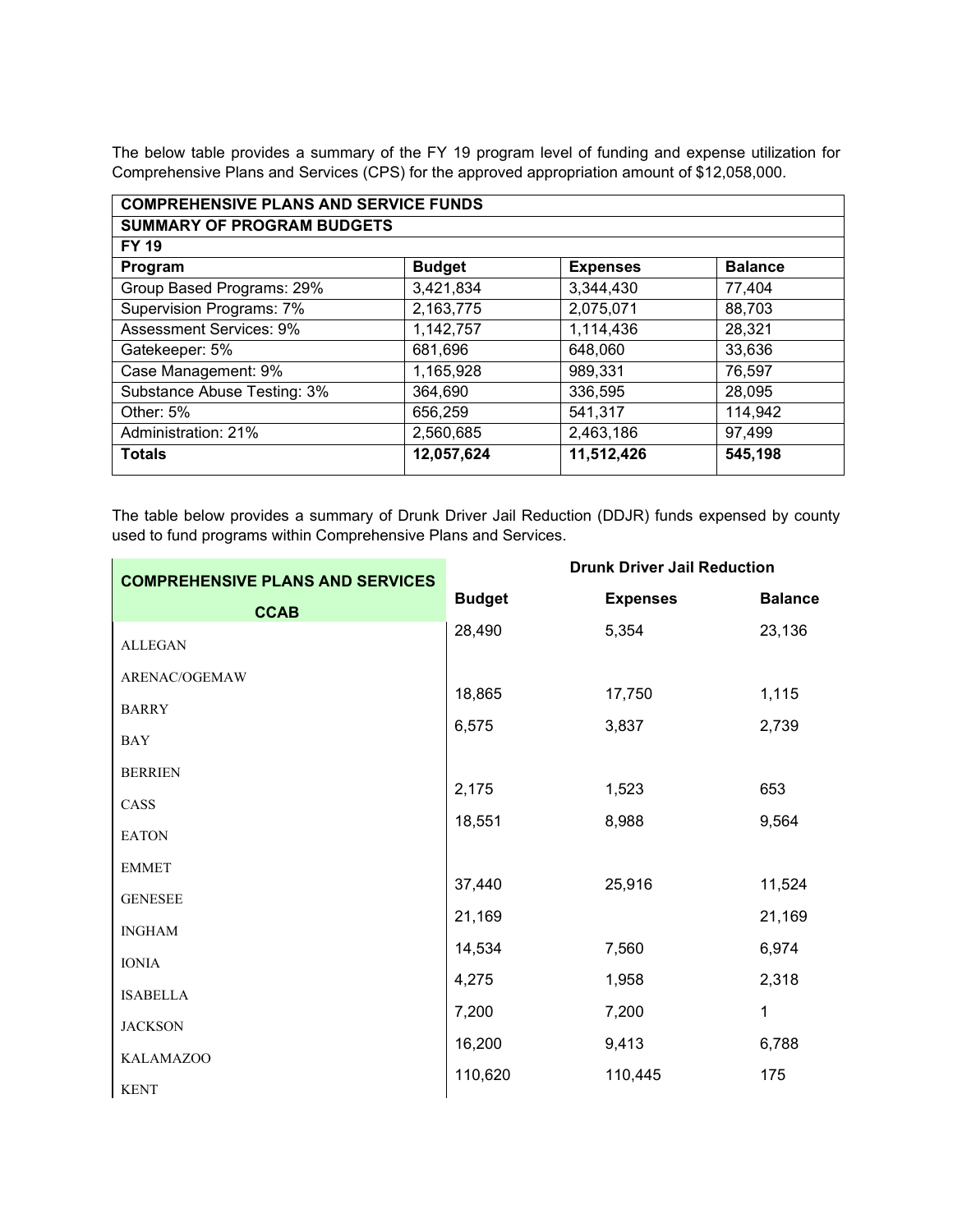|                    | <b>TOTALS</b> | 1,119,576 | 911,882 | 207,694 |
|--------------------|---------------|-----------|---------|---------|
| WEXFORD/MISSAUKEE  |               | 8,390     | 8,390   |         |
| <b>WAYNE</b>       |               | 125,198   | 103,425 | 21,773  |
| WASHTENAW          |               |           |         |         |
| VAN BUREN          |               | 26,876    | 12,566  | 14,310  |
| THUMB REGIONAL     |               | 49,828    | 40,785  | 9,043   |
| THIRTEENTH CIRCUIT |               | 22,000    | 22,000  |         |
| ST. JOSEPH         |               |           |         |         |
| <b>ST. CLAIR</b>   |               | 49,400    | 37,450  | 11,950  |
| <b>SAGINAW</b>     |               | 35,000    | 35,000  |         |
| <b>OTTAWA</b>      |               | 35,463    | 35,463  | 1       |
| <b>OAKLAND</b>     |               | 289,878   | 273,784 | 16,094  |
| NORTHEST MI CHIGAN |               | 5,775     | 4,553   | 1,223   |
| <b>MUSKEGON</b>    |               | 6,420     |         | 6,420   |
| <b>MONTCALM</b>    |               | 3,184     | 435     | 2,749   |
| <b>MONROE</b>      |               |           |         |         |
| <b>MIDLAND</b>     |               | 32,000    | 32,000  | (0)     |
| <b>MARQUETTE</b>   |               | 870       |         | 870     |
| <b>MACOMB</b>      |               | 143,200   | 106,091 | 37,109  |
| <b>LIVINGSTON</b>  |               |           |         |         |

The below provides a breakout of approved budgets by county for FY 20 for the originally allocated \$11,658,000 amount in Comprehensive Plans and Services. Per PA 154 this amount was increased by \$400,000 for a total of \$12,058,000. \$1,440,100 in Drunk Driver Jail Reduction (DDJR) funds.

## **FY 2020 Approved Comprehensive Plan & DDJR Budgets by County**

| <b>CCAB</b>    | <b>FY20 CPS Award Amount</b> | <b>FY20 DDJR Award Amount</b> |
|----------------|------------------------------|-------------------------------|
| <b>ALLEGAN</b> | 82,152                       | 13,720                        |
| <b>BARRY</b>   | 87,572                       | 18,865                        |
| <b>BAY</b>     | 164,191                      | 6,113                         |
| <b>BERRIEN</b> | 194,448                      | 50,000                        |
| <b>CALHOUN</b> |                              |                               |
| <b>CASS</b>    | 81,116                       | 2,175                         |
| <b>EATON</b>   | 95,000                       | 18,551                        |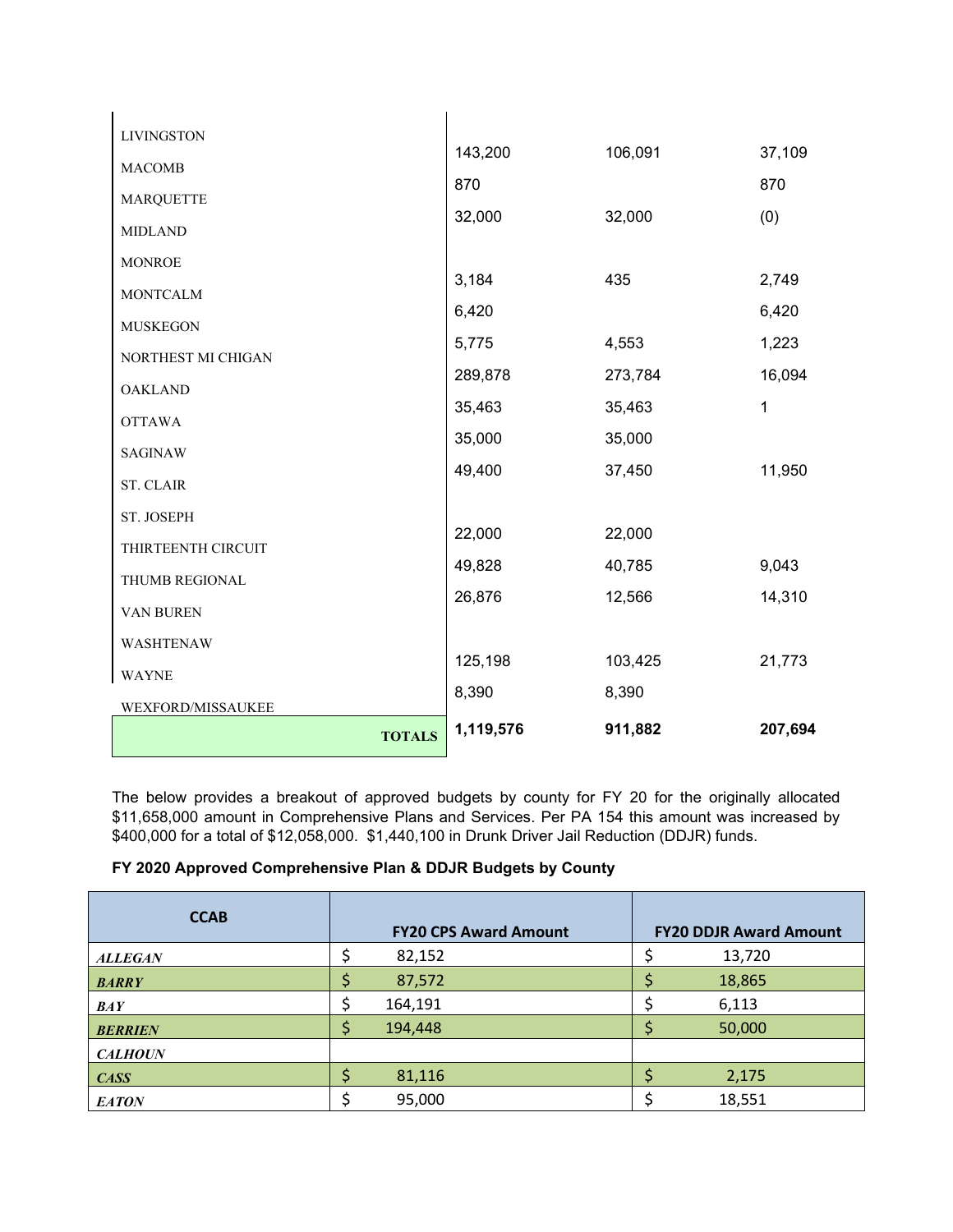| <b>EMMET</b>          | \$<br>75,275       |                                 |
|-----------------------|--------------------|---------------------------------|
| <b>GENESEE</b>        | \$<br>455,030      | \$<br>37,440                    |
| <b>INGHAM</b>         | \$<br>250,312      |                                 |
| <b>IONIA</b>          | \$<br>20,514       | \$<br>14,534                    |
|                       |                    |                                 |
| <b>ISABELLA</b>       | \$<br>52,832       | \$<br>4,275                     |
| <b>JACKSON</b>        | \$<br>202,160      | \$<br>6,000                     |
| <b>KALAMAZOO</b>      | \$<br>640,555      | \$<br>35,950                    |
| <b>KENT</b>           | \$<br>874,220      | \$<br>110,620                   |
| <b>LIVINGSTON</b>     | \$<br>78,853       | \$<br>6,315                     |
| <b>МАСОМВ</b>         | \$<br>1,274,902    | \$<br>215,218                   |
| <b>MARQUETTE</b>      | \$<br>51,259       |                                 |
| <b>MIDLAND</b>        | \$<br>235,098      | \$<br>40,000                    |
| <b>MONROE</b>         | $\zeta$<br>282,722 |                                 |
| <b>MONTCALM</b>       | \$<br>89,638       | \$<br>6,184                     |
| <b>MUSKEGON</b>       | \$<br>153,325      |                                 |
| <b>NORTHEAST</b>      | \$<br>183,087      | \$<br>15,688                    |
| <b>OAKLAND</b>        | \$<br>1,482,675    | \$<br>389,878                   |
| OGEMAW/ARENAC         | \$<br>39,430       |                                 |
| <b>OTTAWA</b>         | $\zeta$<br>233,997 | \$<br>33,800                    |
| <b>SAGINAW</b>        | \$<br>363,107      | \$<br>41,690                    |
| <b>ST. CLAIR</b>      |                    | $\overline{\boldsymbol{\zeta}}$ |
| ST. JOSEPH            | \$<br>143,255      |                                 |
| <b>13TH CIRCUIT</b>   | \$<br>256,756      | \$<br>29,500                    |
| <b>THUMB REGIONAL</b> | \$<br>238,699      | \$<br>80,097                    |
| <b>VAN BUREN</b>      | \$<br>103,827      | \$<br>25,052                    |
| <b>WASHTENAW</b>      | \$<br>640,771      |                                 |
| <b>WAYNE</b>          | \$<br>2,459,897    | \$<br>207,987                   |
| <b>WEXFORD</b>        | \$<br>71,325       | \$<br>18,390                    |
| <b>TOTALS</b>         | \$<br>11,658,000   | \$<br>1,428,042                 |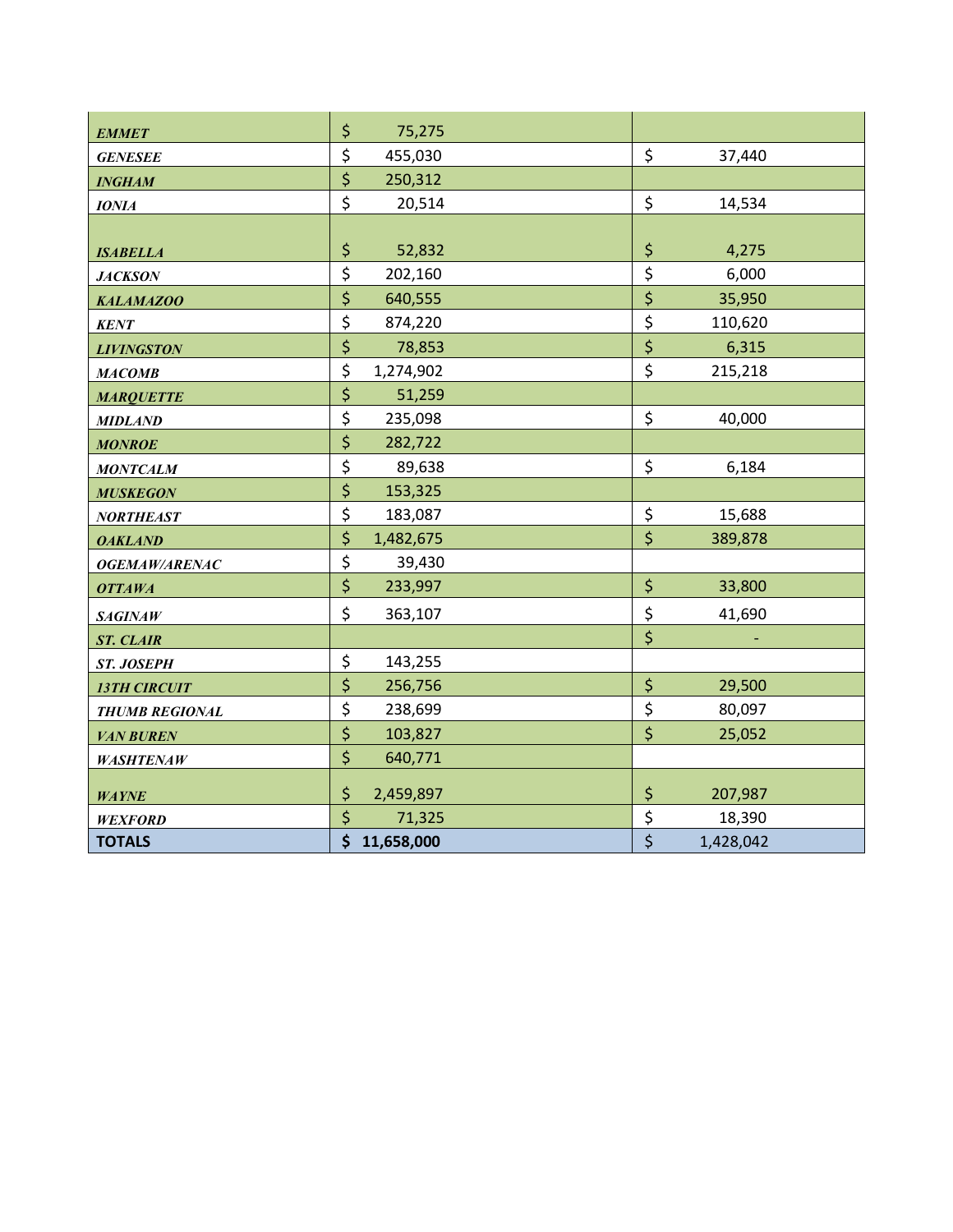# **Community Corrections Information System (CCIS) & Jail Population Information System (JPIS)**

Local jurisdictions enter offender profile and program utilization data into the centralized website case manager program for all offenders enrolled in community corrections programs funded by P.A. 511 and other funding sources. Two types of data are required: (1) characteristics of offenders who have been determined P.A. 511 eligible for enrollment into programs; and (2) program participation details.

#### **CCIS Features**

The following two tables below provides a summary of program participants and outcome as well as program enrollments and outcomes.

# **State Summary of Program Participants** by Crime Class & Legal Status **With Percents of Successful Outcomes** P.A. 511 Funded Fiscal Year 2019

|                      | <b>Number of Offenders in Programming</b> |         |                               | <b>Number of Program Enrollments and Outcomes</b> |              |  |
|----------------------|-------------------------------------------|---------|-------------------------------|---------------------------------------------------|--------------|--|
|                      | Number Of<br><b>Offenders</b>             | 0/2     | Program<br><b>Enrollments</b> | Successful<br><b>Outcomes</b>                     | % Successful |  |
| Felons               |                                           |         |                               |                                                   |              |  |
| Unsentenced:         | 5474                                      | 28.23%  | 9711                          | 8078                                              | 91.20%       |  |
| Sentenced:           | 13920                                     | 71.77%  | 23148                         | 20585                                             | 89.30%       |  |
| Total:               | 19394                                     | 100.00% | 32859                         | 28663                                             | 89.83%       |  |
| <b>Misdemeanants</b> |                                           |         |                               |                                                   |              |  |
| Unsentenced:         | 4402                                      | 58.35%  | 7062                          | 6611                                              | 96.30%       |  |
| Sentenced:           | 3142                                      | 41.65%  | 5232                          | 5693                                              | 94.93%       |  |
| Total:               | 7544                                      | 100.00% | 12294                         | 12304                                             | 94.61%       |  |
| <b>Total</b>         |                                           |         |                               |                                                   |              |  |
| Unsentenced:         | 9876                                      | 36.66%  | 16773                         | 14689                                             | 93.43%       |  |
| Sentenced:           | 17062                                     | 63.34%  | 28380                         | 26278                                             | 90.46%       |  |
| Total:               | 26938                                     | 100.00% | 45153                         | 40967                                             | 91.50%       |  |

|                                       |      |                                       |       |             |             | Number of Enrollments (Total) |             | <b>Percent Successful</b> |              |           |              |                |
|---------------------------------------|------|---------------------------------------|-------|-------------|-------------|-------------------------------|-------------|---------------------------|--------------|-----------|--------------|----------------|
| Type of Program                       |      | Carryovers New Enrollments Discharged |       | Unsentenced |             | Sentenced                     |             | Unsentenced               |              | Sentenced |              |                |
|                                       |      |                                       |       | Felony      | <b>Misd</b> | Felony                        | <b>Misd</b> | Felony                    | <b>Misd</b>  | Felony    | Misd         | <b>Overall</b> |
| <b>Assessment Services</b>            | 12   | 14777                                 | 14741 | 74651       | 3453        | 2414                          | 990         | 99.0%                     | 98.4%        | 99.4%     | 99.0%        | 98.9%          |
| <b>Case Management</b>                | 132  | 583                                   | 634   | 122         | 17          | 431                           | 119         | 80.6%                     | 76.9%l       | 85.8%     | 90.3%        | 85.6%          |
| <b>Community Service</b>              | 31   | 166                                   | 178   | 51          | 01          | 157                           | 16          | 75.0%                     | N/A          | 92.2%     | 91.7%        | 91.7%          |
| <b>DDJR</b>                           |      | 95                                    | 95    | 20          | 0           | 71                            |             | 100.0%                    | N/A          | 100.0%    | 100.0%       | 100.0%         |
| Gatekeeper                            | 339  | 4628                                  | 4734  | 1712        | 61          | 2962                          | 107         | 99.5%                     | 100.0%       | 98.5%     | 95.2%        | 98.8%          |
| <b>Group Programming</b>              | 1269 | 6055                                  | 6021  | 991         | 154         | 5255                          | 522         | 64.3%                     | 68.6%        | 72.5%     | 61.8%        | 70.5%          |
| <b>Residential Services</b>           | 33   | 124                                   | 120   |             | 0           | 132                           |             | 71.4%                     | N/A          | 70.0%     | N/A          | 70.1%          |
| Substance Abuse                       | 543  | 1990                                  | 1730  | 396I        | 28          | 708                           |             | 67.1%                     | 92.0%        |           | 68.1% 100.0% | 68.6%          |
| <b>Supervision Services</b>           | 2055 | 8516                                  | 8381  | 6092        | 1571        | 1184                          | 282         | 79.3%                     | 81.6%        | 81.4%     | 82.4%        | 80.1%          |
| Other                                 | 37   | 100                                   | 109   | 38          |             | 79                            |             |                           | 97.1% 100.0% |           | 75.9% 100.0% | 84.5%          |
| <b>Totals</b>                         | 4451 | 37034                                 | 36743 | 16848       | 5286        | 13393                         | 2044        | 90.6%                     | 93.4%        | 86.0%     | 87.6%        | 89.2%          |
| <b>Totals without Case Management</b> | 4319 | 36451                                 | 36109 | 16726       | 5269        | 12962                         | 1925        | 90.7%                     | 93.4%        | 86.0%     | 87.4%        | 89.3%          |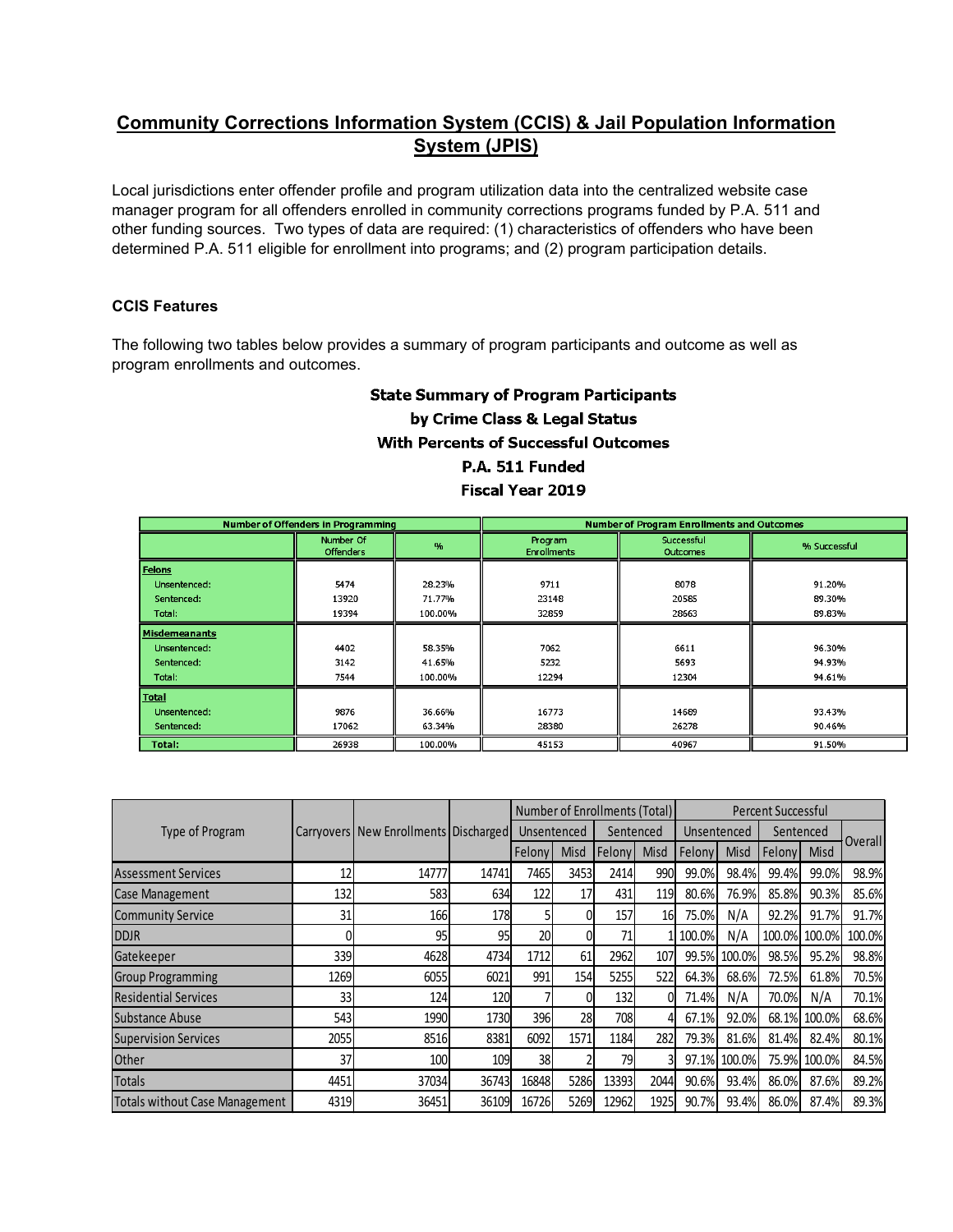#### **JPIS**

The streamlined Jail Population Information System requirements (JPIS) are aimed at improving the ability to identify target populations among sentenced and unsentenced felons. The adoption of the JPIS enhancements by software vendors and local jails who have access to utilize JPIS provides an expanding capability to link felony disposition data to jail population data. The tables below provide statewide data on the 60 reporting counties including Kent and Wayne county.<br>
Statewide<br>
Statewide

|                                    | Average Daily Population |                 |                   |                            | No Status Change            |              |                           |              | Sentenced After<br>Admission   |                      |                                         | <b>Total Offenders</b>  |                     |                  |
|------------------------------------|--------------------------|-----------------|-------------------|----------------------------|-----------------------------|--------------|---------------------------|--------------|--------------------------------|----------------------|-----------------------------------------|-------------------------|---------------------|------------------|
| Housed                             | Offenders On<br>Record   | <b>ADP</b>      | ADP %of<br>Housed | ADP %of Housed +<br>8d Out | ADP % of<br>Reporting Jalis | Releases     | AVLOS Only<br>Presentance | Reference    | AvLOS Only<br>Sentenced        | Refeases             | <b>AvLOS Part</b><br><b>Presentence</b> | AVLCS Part<br>Sentenced | Referees<br>Overall | AVLOS<br>Overall |
| <b>Regular Immates</b>             |                          |                 |                   |                            |                             |              |                           |              |                                |                      |                                         |                         |                     |                  |
| Uncent, Felens:                    | 30287                    | 3877.91         | 34.65%            | 34.65%                     | 22.56%                      | 25621        | 264.26                    |              |                                |                      |                                         |                         | 25621               | 37.99            |
| Unsent, Nisdemeanants:             | 50550                    | 1680.41         | 15.01%            | 15.01%                     | 9.78%                       | 48770        | 68.79                     |              |                                |                      |                                         |                         | 48770               | 12.05            |
| Sent. Felion ( Prior to admission) | 2205                     | 497.24          | 4,44%             | 4.44%                      | 2.89%                       |              |                           | 1703         | 384.75                         |                      |                                         |                         | 1703                | 66.84            |
| Sent. Felon (After admission):     | 5219                     | 1499.19         | 13.4%             | 13.4%                      | 8.72%                       |              |                           |              |                                | 3896                 | 53.56                                   | 63.57                   | 3896                | 116.13           |
| Sent. Nisd ( Prior to admission) : | 4266                     | 465.93          | 4.16%             | 4.16%                      | 2.71%                       |              |                           | 3768         | 310.51                         |                      |                                         |                         | 3768                | 27.11            |
| Sent. Nisd (After admission):      | 7627                     | 1032.21         | 9.22%             | 9.22%                      | 6.01%                       |              |                           |              |                                | 6602                 | 17.31                                   | 32.08                   | 6602                | 48.39            |
| Boarded In                         |                          |                 |                   |                            |                             |              |                           |              |                                |                      |                                         |                         |                     |                  |
| DOC                                | 971                      | 134.66          | 1.2%              | 1.2%                       | 0.78%                       | 708          | 427.74                    |              | $\mathbf{1}$<br>15180          | 125                  | 51.52                                   | 60.72                   | 837                 | 51.26            |
| Federal                            | 2985                     | 238.59          | 2.13%             | 2.13%                      | 1.39%                       | 2703         | 256.72                    |              | 175<br>$\mathbf{1}$            | -9                   | 5.22                                    | 9.78                    | 2725                | 26.54            |
| Other Counties                     | 251                      | 91.5            | 0.82%             | 0.82%                      | 0.53%                       | 57           | 1469.74                   |              | 20<br>3035.2                   | 78                   | 2.32                                    | 55.91                   | 157                 | 78.09            |
| Other                              | 14304                    | 1092.49         | 9.76%             | 9.76%                      | 6.36%                       | 9298         | 142.35                    | 180          | 205.26                         | 1075                 | 8.34                                    | 17.79                   | 12461               | 19.01            |
| <b>Total Housed</b>                |                          | 123651 11191.58 | 100%              | 100%                       | 65.12%                      | 87171        | 144.23                    | 1052         | 383.22                         | 16406                | 20.92                                   | 41.41                   | 111414              | 28.68            |
| Boarded Out                        |                          |                 |                   |                            |                             |              |                           |              |                                |                      |                                         |                         |                     |                  |
| Felons:                            | $\mathbf{1}$             | 0.01            | 0%                | 0%                         | 0%                          | 1            |                           | 986          | 0<br>$\theta$                  | $\theta$             | $\theta$                                | $\theta$                | $\mathbf{1}$        | 3                |
| Nikdemeanants:                     | $\mathbf{0}$             | $\mathbf{0}$    | 0%                | 0%                         | 0%                          | $\mathbf{0}$ |                           | $\theta$     | $\mathbf{0}$<br>$\theta$       | $\mathbf{0}$         | $\mathbf{0}$                            | $\mathbf{0}$            | $\mathbf{0}$        | $\mathbf{0}$     |
| <b>Total Boarded Out:</b>          | $\overline{2}$           | 0.01            | 0%                | 0%                         | 0%                          | $\mathbf{1}$ | 23423                     |              | $\overline{2}$<br>$\mathbf{1}$ | $\ddot{\phantom{0}}$ | $\mathbf{0}$                            | $\theta$                | $\overline{2}$      | 2.5              |
| Total (Housed and Boarded Out):    |                          | 123653 11191.59 | 100%              | 100%                       | 65.12%                      | 87172        | 144.49                    | 1053         | 382.86                         | 16406                | 20.92                                   | 41.41                   | 111416              | 28.68            |
| Jal Camely                         |                          | 17186           |                   |                            |                             |              |                           |              |                                |                      |                                         |                         |                     |                  |
|                                    |                          |                 |                   |                            |                             |              |                           |              |                                |                      |                                         |                         |                     |                  |
| Target Papulations                 |                          |                 |                   |                            |                             |              |                           |              |                                |                      |                                         |                         |                     |                  |
| Felony Alcohol Arrests:            | 25                       | 2.65            | 0.02%             | 0.02%                      | 0.02%                       | $\mathbf{0}$ |                           | $\mathbf{0}$ | 3<br>306                       | 22                   | 11.18                                   | 36.36                   | 25                  | 45.76            |
| Parolic Vilolators:                | 768                      | 143.79          | 1.28%             | 1,28%                      | 0.84%                       | 500          | 383.29                    |              | 3<br>756.33                    | 101                  | 40.83                                   | 73.45                   | 604                 | 74.18            |
| Felony Circuit Court Prob. Vicis:  | 298                      | 49.19           | 0.44%             | 0.44%                      | 0.29%                       | 155          | 141.21                    |              | 3<br>4244.67                   | 90                   | 14.01                                   | 60.03                   | 248                 | 34.57            |
|                                    |                          |                 |                   |                            |                             |              |                           |              |                                |                      |                                         |                         |                     |                  |

|                              | Top Ten Offense Categories by Percentage of Jail Capacity Utilized |                     |                         |               |
|------------------------------|--------------------------------------------------------------------|---------------------|-------------------------|---------------|
| ADP% of Capacity Crime Class | Description                                                        | Offenders On Record | <b>Releases Overall</b> | AviOS Overall |
| 8.53% F                      | No Offense found                                                   | 11015               | 44363                   | 47.68         |
| 3.35% M                      | No Offense found                                                   | 11809               | 52040                   | 15.34         |
| 1.21% F                      | PROBATION VIOLATION                                                | 1157                | 13758                   | 30.87         |
| 1.11% F                      |                                                                    | 1775                | 5914                    | 42.32         |
| 0.99% M                      | OPERATING UNDER THE INFLUENCE                                      | 3732                | 26494                   | 11.86         |
| 0.95% M                      | ASSAULT OR ASSAULT AND BATTERY                                     | 3307                | 16836                   | 14.29         |
| 0.85% F                      | TEMPORARY ADD FOR WAYNE CO                                         | 500                 | 2617                    | 106.21        |
| 0.84% M                      | PROBATION VIOLATION                                                | 1625                | 9345                    | 26.57         |
| 0.82% F                      | Parole Violators                                                   | 627                 | 4297                    | 58.78         |
| 0.67% M                      |                                                                    | 2633                | 10370                   | 17.41         |

| <b>IState Wide Jail Capcities:</b> |              |                                         | e Wide Jail Reporting:<br>lState |                    |                          |  |  |  |  |
|------------------------------------|--------------|-----------------------------------------|----------------------------------|--------------------|--------------------------|--|--|--|--|
| Reporting Jails                    | iai<br>Jails | Percent Reported                        | Reporting<br><b>TCounties</b>    | ounties With Jails | <b>Percent Reporting</b> |  |  |  |  |
| 17104<br>-17186                    | 19879        | 40.01<br>$\sim$ $\sim$<br>- 40 %<br>ou, | ים י                             |                    | 74.07%                   |  |  |  |  |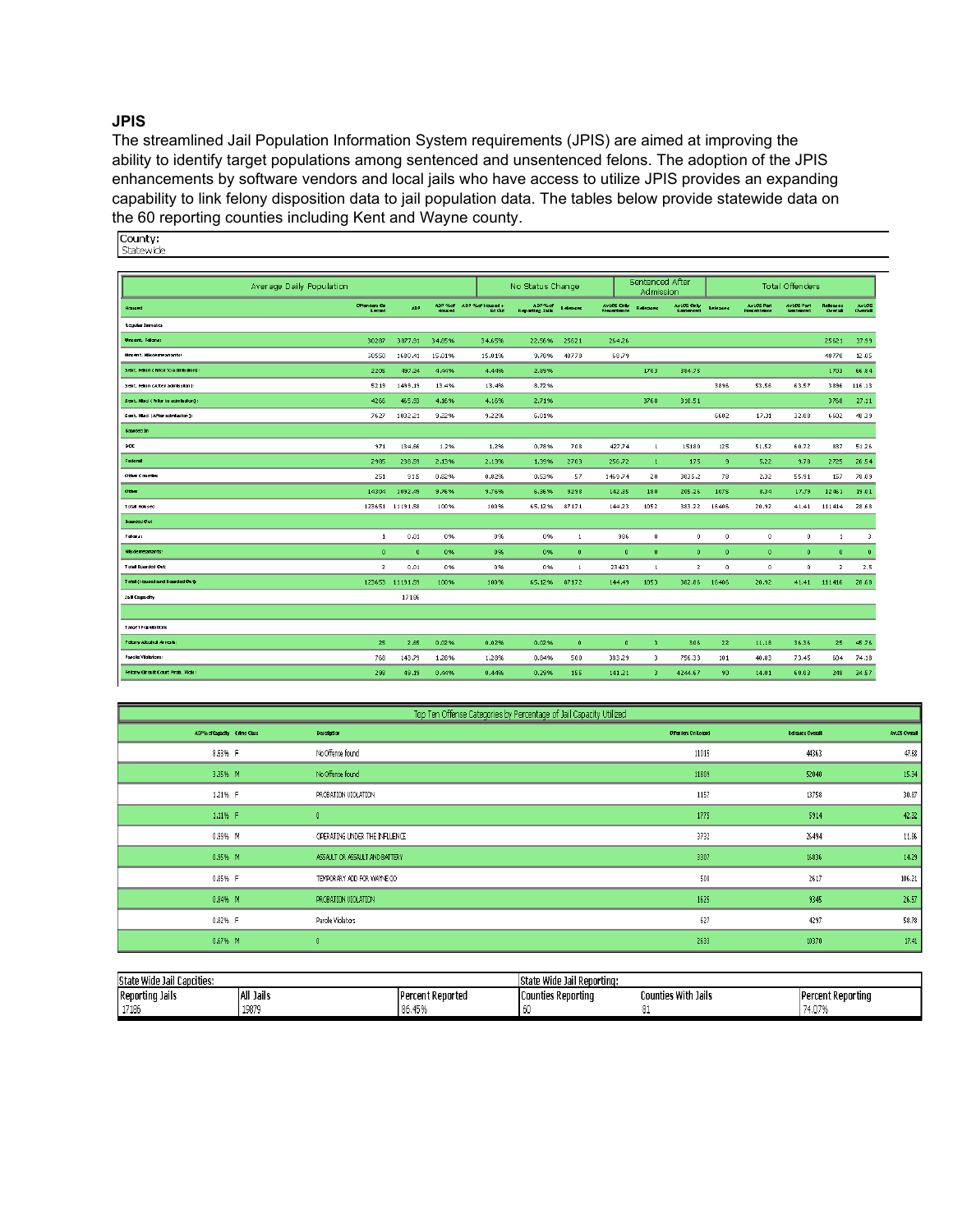# **FY 19 Residential Services & DDJR Budget and Expenditures**

Residential Services provides community-based supervision, cognitive behavioral therapy, employment/educational services, financial management budgeting services, supportive housing services, drug testing and substance use disorder treatment services to offenders for up to 150 days who meet programming eligibility criteria. To ensure we stay in alignment with our State Community Corrections Board priories, eligibility criteria was created to ensure we target and impact multiple areas of need in the communities we serve statewide:

Eligibility for Probation Residential Services include the following:

- $\circ$  Pretrial offenders, regardless of adjudication status, or sentenced felony offenders scoring moderate to high in at least one of the following: 1) Overall risk potential, when using a State approved actuarial risk/need assessment; -OR- 2) Substance abuse need, when using a State approved actuarial risk/need assessment.
- $\circ$  Felony offenders convicted of MCL 257.625 3rd Offense Operating a motor vehicle under the influence of intoxicating liquor or a controlled substance, or both, 3rd or subsequent offense, under section 625(9)(c) of the Michigan Vehicle Code, 1949 PA 300 – Offenders must also score moderate to high in at least one of the following: 1) Overall risk potential, when using a State approved actuarial risk/need assessment; -OR- 2) Substance abuse need, when using a State approved actuarial risk/need assessment.
- $\circ$  Parole violator eligibility is limited to Level III Parole Violators and those departed upward to Level III, which require Parole Violation Specialist review as defined within the State's Parole Violation Response Guidelines.

All counties have access to the 30 Residential Service locations that serve male and female offenders. Our service providers have developed programming strategies to impact the higher level of care needed for substance use disorders by collaborating with MDHHS for supplemental funding through Medicaid. Which aligns with the 20.75 average length of billed stay at PRS locations statewide.

#### **FY 19 Program Metrics**

Each Residential Service contractor must meet the following objectives: maintain an 80% rate of offenders who achieve key case management objectives by the time of successful discharge, maintain a 90% rate of offenders with no additional positive drug test after 15 days and maintain an 80% rate of offenders who successfully complete cognitive behavioral treatment (CBT) group by the time of discharge.

- o 89% of Residential Services maintained an 80% rate of achieved case management objectives
- o 67% of Residential Services maintained a 90% rate of no additional positive drug test
- $\circ$  27% of Residential Services maintained an 80% rate of offenders who completed CBT

Placement of many of our offenders into a Medicaid funded SUD program accounts for some of our PRS sites not meeting our CBT standard. Quality assurance was provided by formulating a corrective action plan for our underperforming sites. To date program metrics have improved.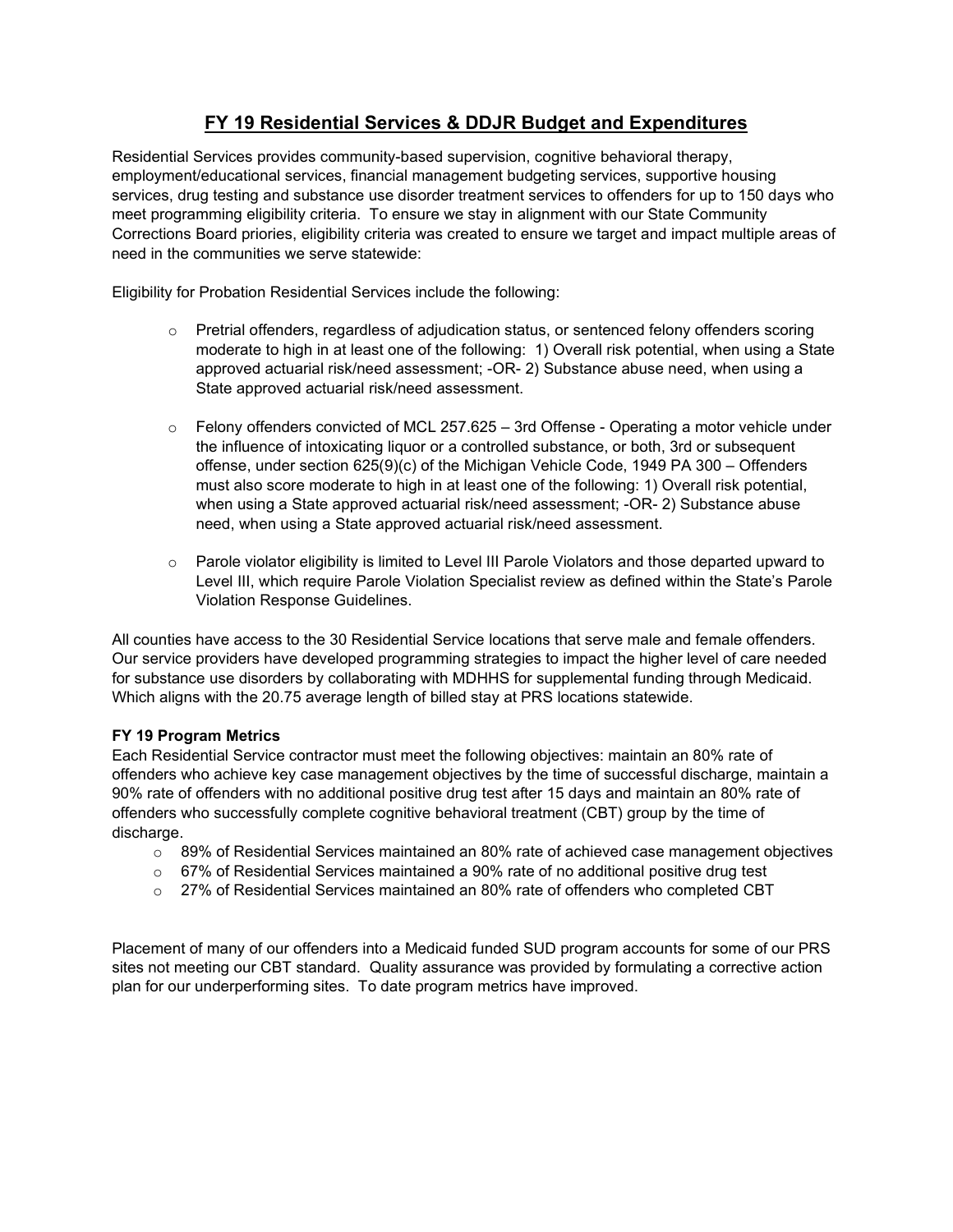| FY 19 Statewide average daily population rate for Residential Services |  |
|------------------------------------------------------------------------|--|
|------------------------------------------------------------------------|--|

|                       | <b>DDJR</b> | Level 3<br>Parole<br><b>Violators</b> |      |      |      |      |      |        | Pre-Trail -   Pre-Trail -   Pre-Trail -   Pre-Trial   Probationers   Probationers   Probationers   Probaton   TOTAL YTD<br>Low Risk   Mcd Risk   High Risk   SA Assess   - Low Risk   - Mod Risk   High Risk   SA Assess |      | <b>ADP</b> | <b>AUTH ADP</b> |
|-----------------------|-------------|---------------------------------------|------|------|------|------|------|--------|--------------------------------------------------------------------------------------------------------------------------------------------------------------------------------------------------------------------------|------|------------|-----------------|
| <b>YTD ADP TOTALS</b> | 30.33       | 65.04                                 | 0.08 | 9.29 | 8.40 | 8.92 | 6.70 | 277.91 | 411.88                                                                                                                                                                                                                   | 0.58 | 819.15     | 885.79          |

Statewide average daily population total of pre-trial, parole offenders and probation offenders are 886. For FY 19 \$17,825,500 was appropriated for Residential Services and \$15,120,285 was expensed with a utilization rate of 85%. This is with many of our providers leveraging with MDHHS using Medicaid funding to provide a higher level of care for the target population with substance use disorders. For FY 19 \$1,440,100 was appropriated for the target population under DDJR & Community Treatment Program (CTP). The average daily population from that target population receiving Residential Services is 30.33 resulting in \$581,280 expensed from the DDJR & CTP budget line.

#### **FY 19 Program funding expensed from 18 Residential Services contractors covering 30 site locations:**

| <b>PROVIDER</b>                                      | <b>TOTAL EXPENSED</b> |
|------------------------------------------------------|-----------------------|
| ADDICTION TREATMENT SERVICES                         | 154,560.00            |
| <b>ALTERNATIVE DIRECTIONS</b>                        | 1,228,027.50          |
| CEI - HOUSE OF COMMONS                               | 192,412.50            |
| <b>CHRISTIAN GUIDANCE CENTER</b>                     | 431,890.00            |
| <b>COMPLETION HOUSE</b>                              | 313,005.00            |
| ELMHURST HOME, INC.                                  | 850,237.50            |
| <b>GET BACK UP</b>                                   | 136,395.00            |
| <b>GREAT LAKES RECOVERY CENTERS</b>                  | 70,665.00             |
| HURON HOUSE, INCORPORATED                            | 346,657.50            |
| K-PEP                                                | 3,304,717.50          |
| NEW PATHS, INCORPORATED                              | 903,262.50            |
| <b>OPERATION GET DOWN</b>                            | 38,535.00             |
| PINE REST CHRISTIAN MH SERVICES                      | 165,217.00            |
| SALVATION ARMY HARBOR LIGHT (Macomb-Monroe)          | 731,745.00            |
| SAMARITAS (HEARTLINE, INC.-Lutheran Social Services) | 405,667.50            |
| SELF HELP ADDICTION REHABILITATION                   | 1,587,597.50          |
| TWIN COUNTY COMMUNITY PROBATION CENTER               | 1,409,205.00          |
| <b>SMB TRI-CAP</b>                                   | 2,850,487.50          |
| <b>TOTAL:</b>                                        | 15,120,285.00         |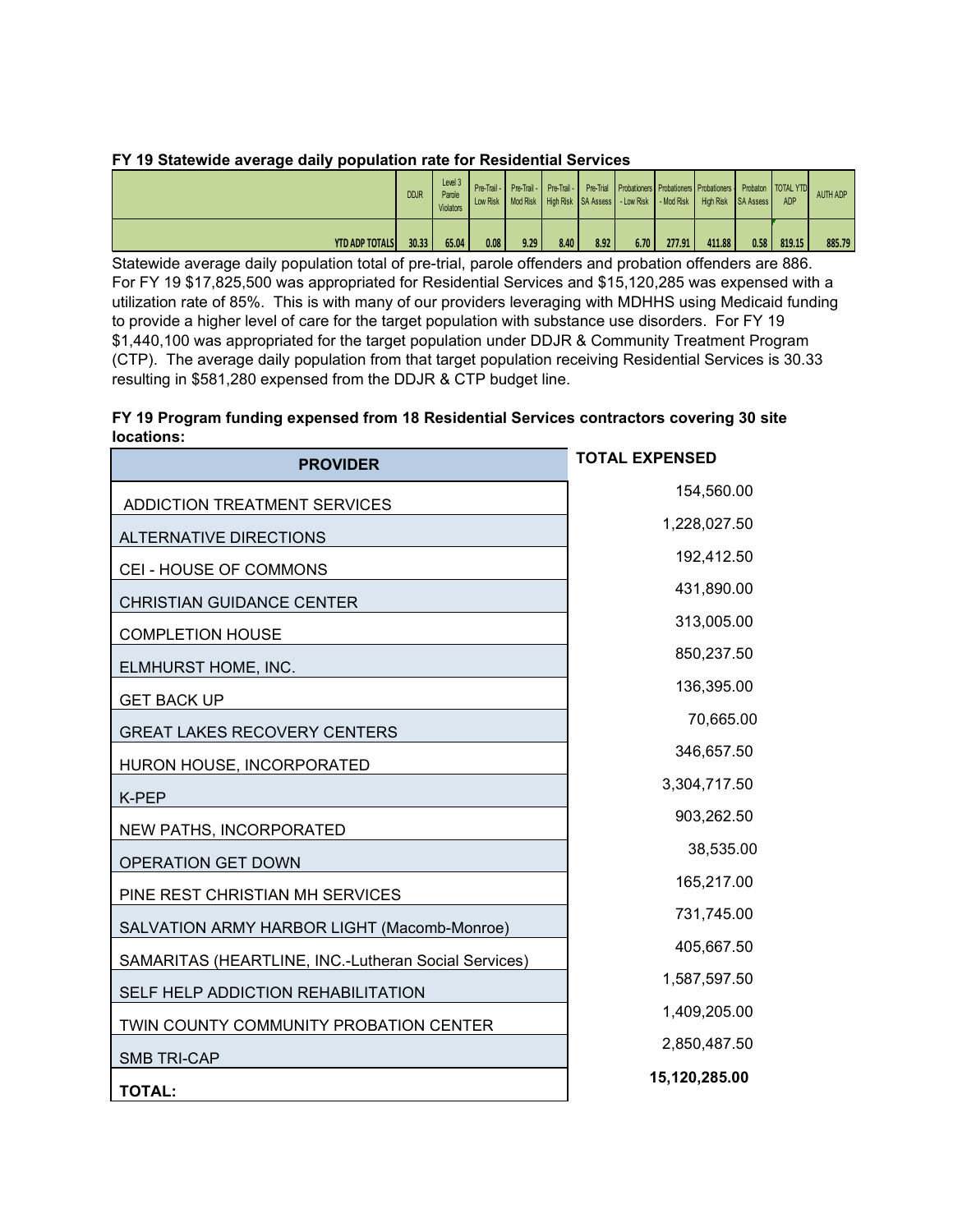| <b>Budget</b> | <b>Expenses</b>                                                                            |
|---------------|--------------------------------------------------------------------------------------------|
| 43,995.00     | 24,832.50                                                                                  |
|               | 4,095.00                                                                                   |
|               | 7,402.50                                                                                   |
|               |                                                                                            |
| 55,020.00     | 68,985.00                                                                                  |
|               |                                                                                            |
|               | 11,865.00                                                                                  |
|               | 9,870.00                                                                                   |
|               | 68,250.00                                                                                  |
|               | 200,917.50                                                                                 |
|               | 157.50                                                                                     |
|               | 0.00                                                                                       |
|               | 1,575.00                                                                                   |
|               | 6,457.50                                                                                   |
|               |                                                                                            |
|               |                                                                                            |
|               | 37,642.50                                                                                  |
|               | 139,230.00                                                                                 |
|               | 581,280.00                                                                                 |
|               | 149,992.50<br>209,212.50<br>11,970.00<br>23,992.50<br>15,960.00<br>90,982.50<br>601,125.00 |

## **FY 19 Program funding expensed for Residential Services using DDJR**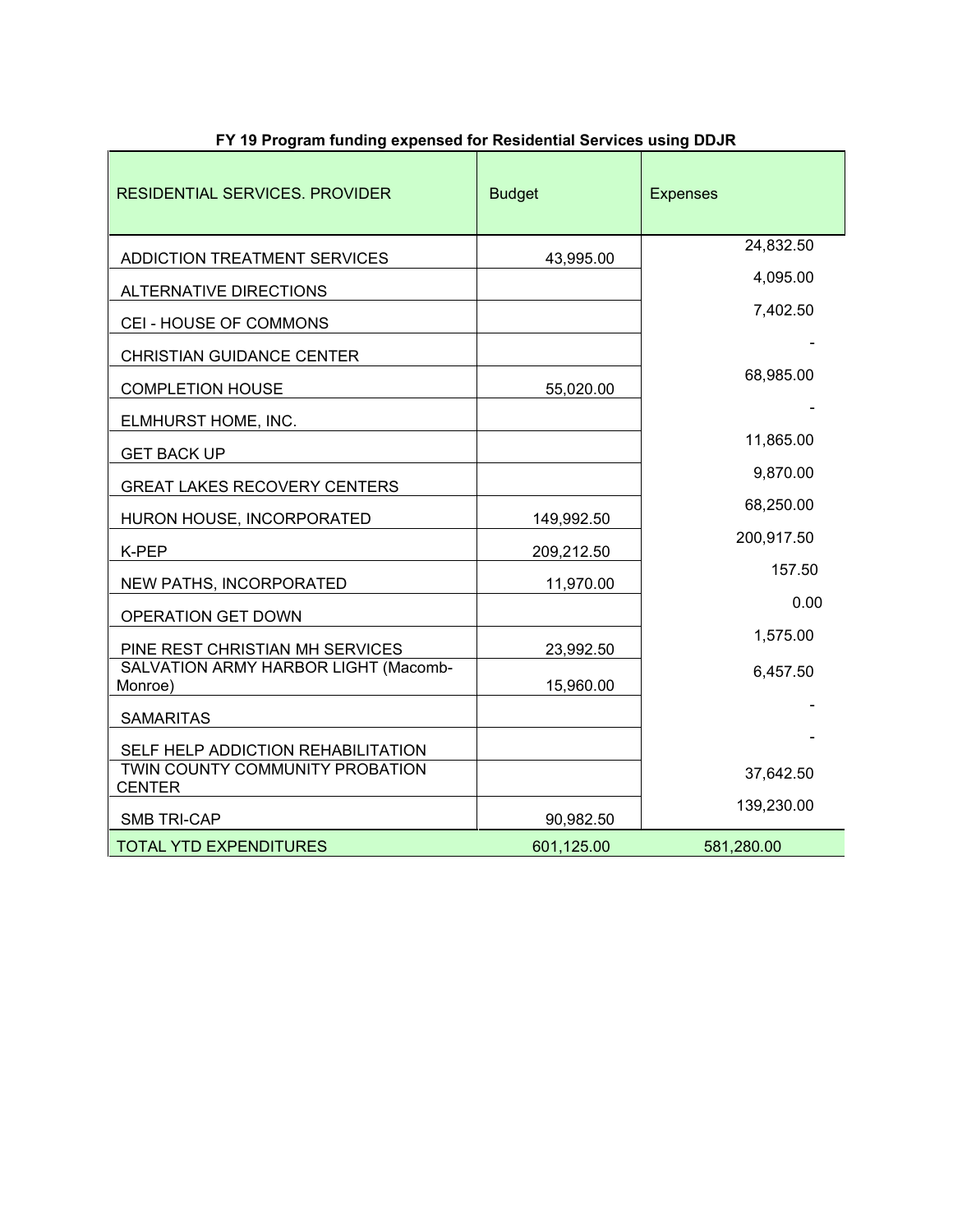# **FY 19 Offender Disposition Data, Effectiveness of Programs & New Initiatives**

The Offender Management Network Information (OMNI) system is the primary data collection and analysis tool utilized by the Michigan Office of Community Corrections when reviewing felony dispositional data. OMNI extracts data based on the most serious offense per file number, per date. Therefore, OMNI tracks *the number of offenses,* not the number of offenders.

The Michigan Office of Community Corrections provides the following dispositional data to measure the impact and effectiveness of programs on prison admissions and technical or new sentence probation violations. Current year, and comparisons to the previous 3 years are below:

#### **Statewide OMNI Disposition Data-**

For FY 2019 Michigan had a total of 44,626 felony dispositions; from that total 8,774 were prison dispositions. In comparison to the past three years, there has been a dispositional decrease: FY18 45,733, FY17 46,598 & FY16 47,500. The overall prison commitment rate (PCR) for the current fiscal year in comparison to the past three years are below:

| FY 19 PCR and comparison years: | FY 2018 | FY 2017 | FY 2016 |
|---------------------------------|---------|---------|---------|
| 19.6%                           | 19.8%   | 19.9%   | 20.5%   |

Below is the offender disposition data by sentencing guideline range and disposition type for the current fiscal year and past three comparison years:

| <b>FY 19</b>    | <b>Prison</b> | Jail        | Jail/Probation | Probation        | <b>Other</b> |
|-----------------|---------------|-------------|----------------|------------------|--------------|
| <b>SGL N/A</b>  | 21.3%         | 50.4%       | 12.4%          | 14.2%            | 2.2%         |
| Intermediate    | 1.8%          | 12.3%       | 58%            | 27.3%            | 0.7%         |
| Straddle        | 24%           | 18.8%       | 45.5%          | 11.1%            | 0.6%         |
| Presumptive     | 80.7%         | 2.5%        | 12.4%          | 4.2%             | 0.2%         |
| <b>FY 18</b>    | <b>Prison</b> | <u>Jail</u> | Jail/Probation | <b>Probation</b> | <b>Other</b> |
| <b>SGL N/A</b>  | 20.3%         | 37.3%       | 15.9%          | 23.9%            | 2.7%         |
| Intermediate    | 3.3%          | 19.4%       | 49.3%          | 27.2%            | 0.8%         |
| <b>Straddle</b> | 27.3%         | 20.8%       | 39.4%          | 12%              | 0.5%         |
| Presumptive     | 80.8%         | 2.2%        | 12.1%          | 4.4%             | 0.4%         |
| <b>FY 17</b>    | Prison        | <u>Jail</u> | Jail/Probation | Probation        | <b>Other</b> |
| <b>SGL N/A</b>  | 21.2%         | 38.3%       | 14.7%          | 23.8%            | 2.1%         |
| Intermediate    | 3.5%          | 19.5%       | 47.9%          | 28.4%            | 0.8%         |
| Straddle        | 28%           | 21.2%       | 38.2%          | 12.1%            | 0.6%         |
| Presumptive     | 80%           | 2.6%        | 12.8%          | 4.4%             | 0.1%         |
| <b>FY 16</b>    | Prison        | Jail        | Jail/Probation | Probation        | <b>Other</b> |
| <b>SGL N/A</b>  | 22.9%         | 37.7%       | 14.2%          | 22.9%            | 2.3%         |
| Intermediate    | 3.5%          | 18.6%       | 47.5%          | 29.5%            | 0.8%         |
| Straddle        | 30.4%         | 19.4%       | 37.3%          | 12.5%            | 0.4%         |
| Presumptive     | 80.7%         | 2.2%        | 12.4%          | 4.2%             | 0.4%         |